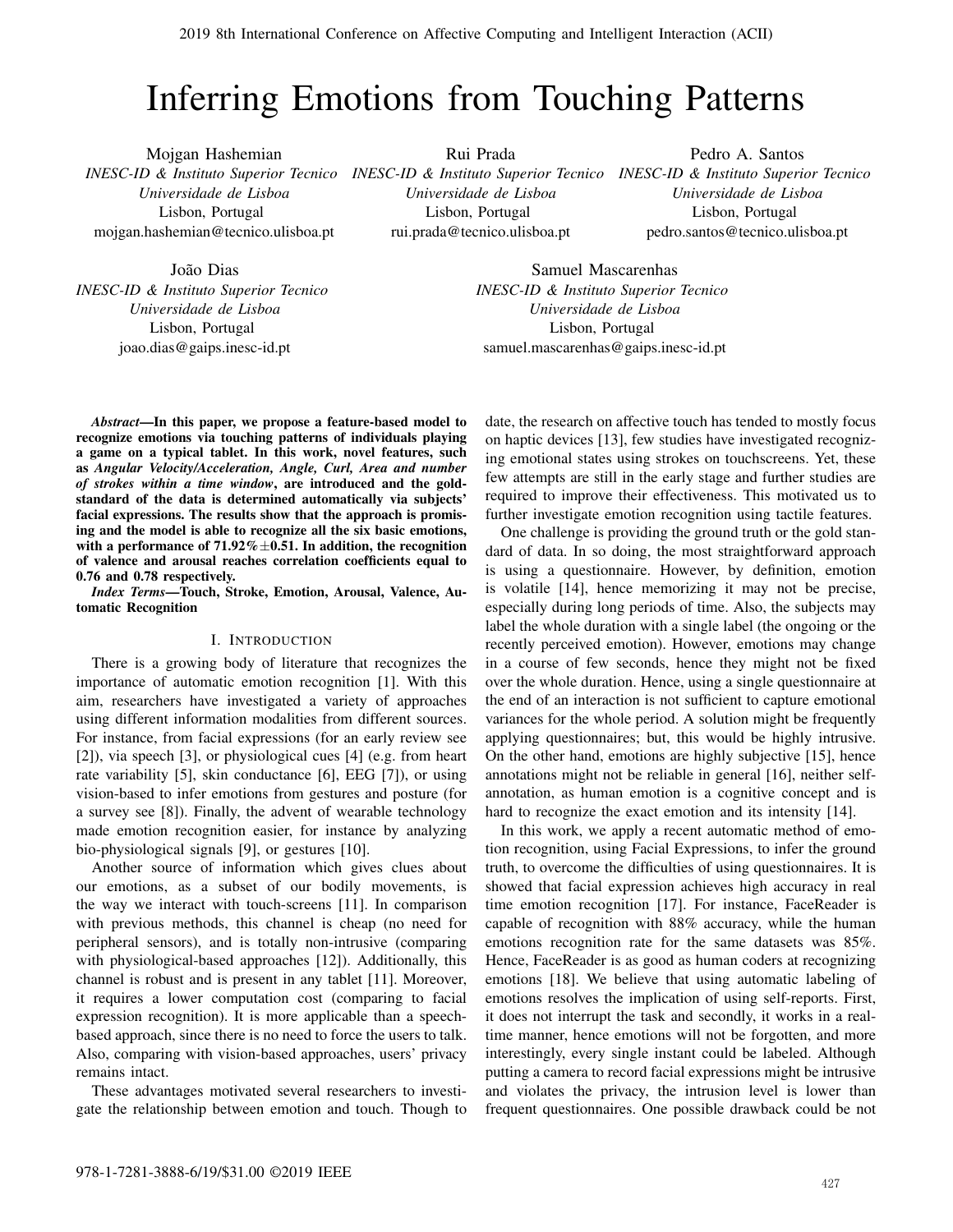achieving 100% accuracy, but we argue that this is true for any other technique, even the self-reports. Also, Facial Expression Recognition tools have been validated using either human coders or self reports, hence these tools may suffer the same source of uncertainty. In the worst case, the performance of our tool is bounded by the performance of the automated emotion recognition tool for the ground truth.

Additionally, here we focus on "Basic emotions" [19]. Basic emotions are universal and this fact gives us the advantage to use the same tool on different ethnicity. One may argue that not all the basic emotions, such as disgust, might be observable during gameplay. Also, emotion is related to the context, hence using a limited set of emotions may lead to a higher classification rate within that specific context. However, here we focus mostly on the universality of the work by considering basic emotions. Although this selection may lead to potential noise of unseen data in modeling, we compensate this by providing a more reliable source of ground truth in form of a tested automatic recognition system.

## II. RELATED WORK

As with any multidisciplinary field, this work can be placed in different categories. Here, we only focus on recent literature which attempts to recognize emotions using tactile behavior. For instance, an early work [11], aimed to recognize four affective states: 'irritation, annoyance, reflectiveness and neutral' from 825 data-points. A feature vector composed of 15 selected features among 220, gained 70.12% performance discriminating the four emotions (the highest accuracy attained 92.7 for irritation, and the least achieved 43.3 for recognition of reflectiveness). The features carry information about Cartesian coordinates, and z as the applied pressure. In a similar vein, another study [17] with 50 users from different cultures, proposed a model that recognizes four classes of emotion (neutral, fright, sadness, nervousness). The average performance gained 76.0% (the min classification rate gained 55.3 regarding nervousness, and the maximum reached 90.0 for fright). Comparing to the previous study, this model seems more reliable having been trained and tested on a larger population.

In the work closest to our study [13], 15 people participated in an experiment and played 20 levels of a modified version of Fruit Ninja game on an iPhone. To gather the ground truth, the participants were asked to fill in a questionnaire and then relabel their emotions by watching the video recorded their faces during the gameplay. The self-report contained four affective states: delighted, excited, annoyed and frustrated. The responses were mapped to valence-arousal emotional space [20], and the corresponding values for arousal and valence were extracted. A feature-set containing 16 features, including the number of strokes in each session, {average, median, min and max} of {length, speed, directionality index, pressure} was extracted. The best trained model, gained an accuracy of 77.0% for recognition of the four classes. The maximum performance in arousal detection reached up to 89.7%, and for valence detection the best rate was 86.0%.



Fig. 1. Ninja Fish Game. In this picture a normal fish scores +3.

Other similar works have investigated the link between tactile behavior and other human factors such as effort [12] and more recently stress [21]. Although these studies do not directly relate to emotion recognition, the introduced features (startTime, stopTime, x, y points, acceleration, timeE-lapsed, distance, velocity, and relative changes in pressure) could be a reference for tactile-based approaches.

All the mentioned models used questionnaires to provide the ground truth; however, as discussed earlier, using a questionnaire is not a reliable way to measure emotions. Further, the aforementioned models could still be improved using more sophisticated features carrying more information about the dynamics of the performed stroke. Nevertheless, all together, these studies indicate that touching patterns consist of promising information for emotion recognition.

#### III. DATA COLLECTION

We sent an email to a random selection of the students including 320 people, stating that we will run a video-taped experiment for less than 10 minutes of playing a specific game on a tablet. No more information was added and we did not inform the subjects about the study goal. 25 people (16 male and 9 female) participated in the test voluntarily after filling the consent form. Participants' ages ranged between 19 and 45  $(25.3\pm6.1)$  years old. We ran the experiment during 4 days in an isolated room to prevent any distraction. We had to remove 5 cases from the dataset due to different sensor failures.

Preliminary results of our pilot studies with "Fruit Ninja" revealed that lots of people are excited during playing. Hence, we decided to ask the participants to play a game they never played and that entice a broad spectrum of emotions during gameplay. To choose the game, we looked at stroke-based games on GooglePlay, ranked by few people. We selected a game called "Ninja Fish" which takes at least 80 seconds (Figure 1). However, due to different events in the game, the duration might be different. We asked the subjects to play one level of the game, without telling them the game's rules to provide the opportunity to make them feel negative emotions such as boredom, anger, etc. There are three types of fishes in this game: slicing *Friendly* fishes has negative points, *Normal*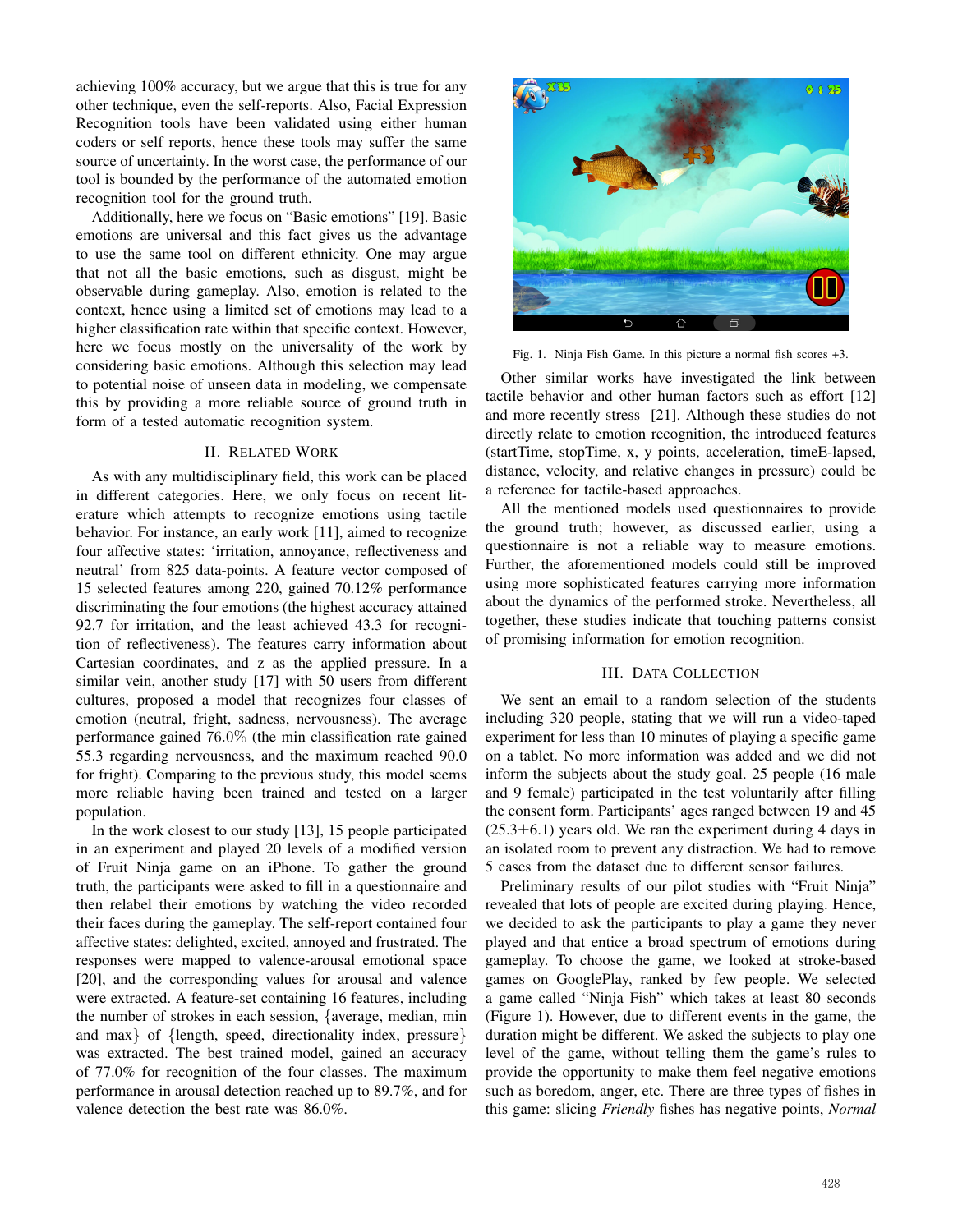TABLE I DISTRIBUTION OF STROKES REGARDING THE SIX BASIC EMOTIONS.

|       |     |     |       | Emotion Happy Sad Angry Surprised Scared Disgusted |     |     |
|-------|-----|-----|-------|----------------------------------------------------|-----|-----|
| Count | 654 | 369 | - 126 |                                                    | 20. | 155 |

fishes with normal score, and *Special* fishes which carry bonus points or freeze the time, giving the subject more time to catch more fishes. We expect to gather the basic emotions during the gameplay. For example, the first time a subject slices a friendly fish, s/he might get surprised or even angry by receiving unexpected negative points. Moreover, we may face a bored user who fails to remember the categories. Also, the more negative points might lead the player to lower arousal, or to experience more negative emotions, such as sadness. During the game, the user needs to remember the type of fishes and once s/he touches a friendly fish by mistake s/he might get disappointed, or sad, or even angry. Although one might argue that these factors are influenced by personality and game habits, but still the possibility to get negative emotions is high. Also, cutting a fish by fingers might be disgusting to some sensitive users, especially the ones with high level of imagination. The first explosion of fishes might arise scared emotion. Finally, normal fishes may make the player to be happy, also might lead to experiencing higher arousal.

The participants were asked to play on an 8-inch tablet. We fixed the tablet on the table to prevent potential movement noise. All the touch events were recorded using the ADB (Android Debugging Bridge). The subjects' interaction were videotaped by three cameras: one located on top of the table to record game events, one small LifeCam located in front of the user to record the subjects' facial expressions. Furthermore, another camera was placed next to the tablet to record the finger touching the screen for further analysis if necessary. To retrieve the gold-standard, we use FaceReader 6.0 which reports the intensity of emotions (happy, sad, angry, surprised, scared, disgusted) from 0 to 1, and extracts levels of valence (between -1 and 1) and arousal (between 0 to 1).

Each subject, performed different numbers of strokes on the tablet. A total number of 1357 strokes were recorded. Table I lists the distribution of the collected data in each emotion category. During each single stroke, the participant may show any of the 6 basic emotions in his/her face. To label each stroke, we use the most dominant emotion during the corresponding stroke interval. To be more specific, if the participant showed all the six emotions, the winner emotion is the one which had the highest intensity on the average. Similarly, we use the average of valence and arousal values recorded during that stroke as the ground truth for the corresponding models.

# IV. METHOD

As discussed earlier, we argue that individuals experiencing different emotional states, show different patterns while working with a touchscreen. The justification behind this idea is that our motor behavior is highly influenced by the ongoing affective state [22]. Hence, the way we perform strokes carries information about our affective states. What follows is a description of our methodology to emotion recognition from touching patterns, more specifically dynamics of the performed strokes. The discriminative features we propose, which highlight the way the finger of the subject has moved on the screen, are categorized in 14 different categories as listed in Table II. In this table,  $X$  corresponds to the  $X$  coordination on the screen, Y corresponds to the Y coordination on the screen,  $P$  the pressure recorded, and  $T$  timestamp of the preceding recorded values. Note that the recorded pressure is the measurement reported by ADB which does not reflect the actual applied force, but rather an estimation based on the capacitance values obtained from the touchscreen sensor. To represent this continuous record, we define each stroke as follows:  $({x_1,y_1,p_1,t_1}, {x_2,x_2,p_2,t_2}, \ldots, {x_i,y_i,p_i,t_i},$  $\ldots, \{x_n, y_n, p_n, t_n\}.$ 

The major part of the selected features are in common with the recent literature. Other categories, i.e. Angular Velocity, Angular Acceleration, Angle, Curl, Area and number of strokes within a time window, are novel features introduced here. These new features are chosen to support the analysis of the dynamics of the touch movement. For instance, the 4th category, Positional Change (PC), examines the explicit changes in the position of the finger on the screen from three different metrics: 1. length, or Pythagorean Proposition, refers to the length of the traversed path considering backward moves (see Figure 2 (a)). 2. spanX/Y, refers to the maximum spanned path in direction of X/Y (See Figure 2(b)). 3. distance, considers only starting and the ending point (See Figure 2 (a)). To better examine such dynamics, we also considered the first and the second derivation of PCs in 5th and 6th category.

Other feature dealing with dynamics of movement are Velocity and Acceleration. To measure velocity, we divide the total displacement by duration of the stroke. Further, since the movement could be performed in non-straight line, we inspect the stroke by measuring its angular velocity and curl. Moreover, we calculate the first derivation of the curl to have an idea of the angular movement. To better examine the effectiveness of interval features (location and pressure), we consider descriptive statistics of each category (mean, minimum, maximum) as a single feature. Also, to better examine the number of performed strokes, we consider different sizes for a time window, i.e. 1, 3, 5 and 10 seconds long. These sizes were specified by multiple trial and error attempts. Regarding directional features, such as Positional Changes, we consider these numbers in the direction of the Cartesian axis (x and y), as well as the overall value. The amount of pressure that is applied can be influenced by affect; therefore, we expect to observe different level of pressure in higher intensities of anger comparing to less level of anger or even other emotions.

Additionally, we consider features that are contextual in terms of the actual gameplay. For instance, as the game reaches the end, the participant might be more aroused. Also, in this game, when a fish is getting out of the screen the chance to catching it decreases; hence the corner coordinates play a more tricky roles in games. The final feature set in Table II,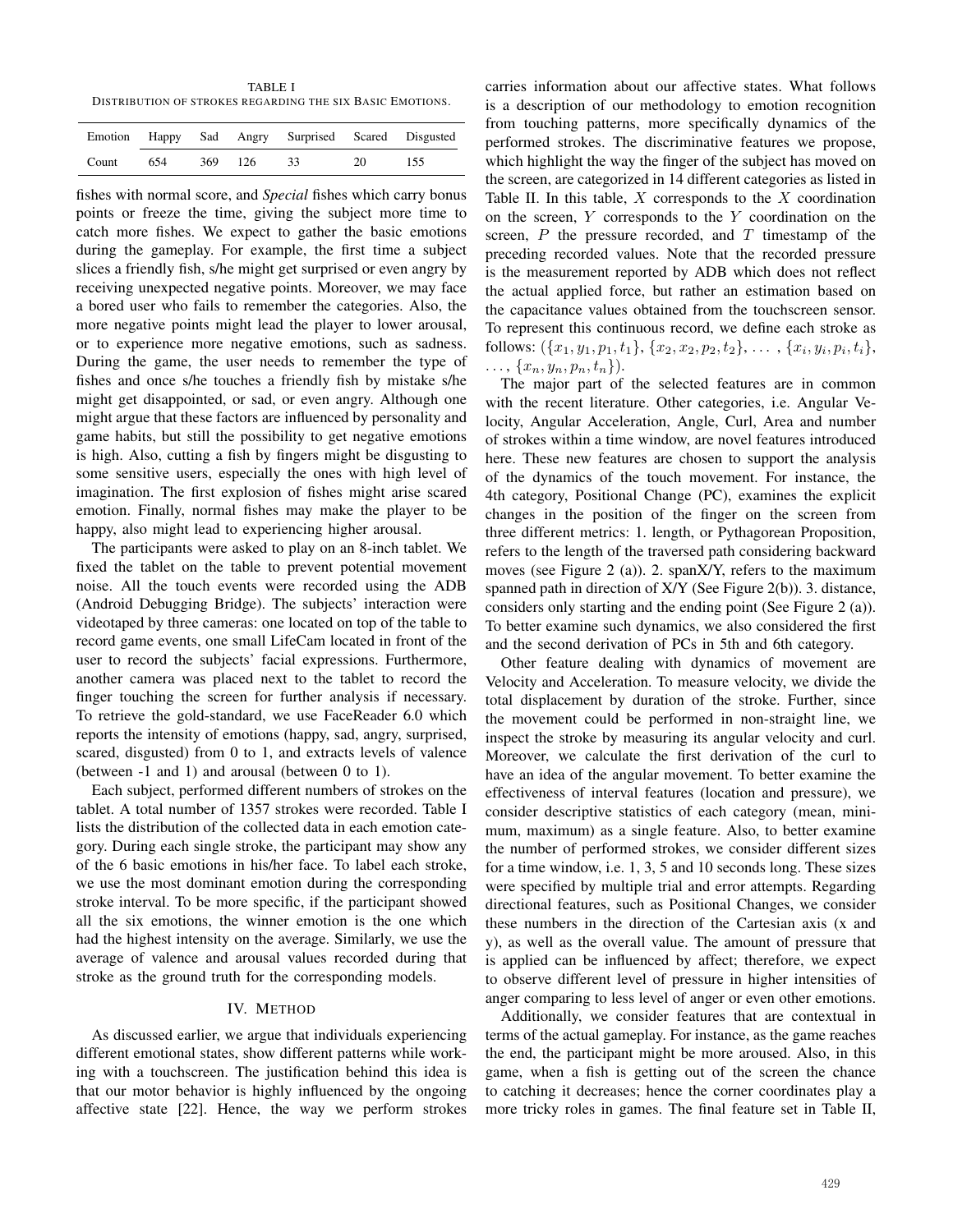| Category                  | #              | <b>Abbreviation</b>              | <b>Description</b>                                                |
|---------------------------|----------------|----------------------------------|-------------------------------------------------------------------|
| Time                      | 1              | Duration                         | Duration of the stroke                                            |
|                           | $\overline{c}$ | Dist2prev                        | Time elapsed since the previous stroke                            |
|                           | 3              | timeElappsed                     | Time elapsed from the start of the interaction                    |
| Location                  | $4 - 8$        | xMin, xMax, xMean, xMedian, xSTD | Min, Max, Mean, Median, Standard Deviation recorded X             |
|                           | $9 - 13$       | yMin,yMax,yMean,yMedian,ySTD     | Min, Max, Mean, Median, Standard Deviation recorded Y             |
| Pressure                  | $14 - 18$      | pMin,pMax,pMean,pMedian,pSTD     | Min, Max, Mean, Median, Standard Deviation recorded Pressure      |
| <b>Positional Changes</b> | 19             | lengthT                          | sum of Pythagorean Propositions                                   |
| (PC)                      | 20             | spanX                            | total span in direction of X                                      |
|                           | 21             | spanY                            | total span in direction of Y                                      |
|                           | 22             | distanceX                        | difference of X position from start to the end                    |
|                           | 23             | distanceY                        | difference of Y position from start to the end                    |
|                           | 24             | displacement                     | total displacement                                                |
| PC first derivation       | 25             | 1stDVPCx                         | first derivation of X changes                                     |
|                           | 26             | 1stDVPC <sub>v</sub>             | first derivation of Y changes                                     |
|                           | 27             | 1stDVPP                          | first derivation of the diameter of the Pythagorean Propositions  |
| PC 2nd derivation         | 28             | 2ndDVPCx                         | second derivation of X changes                                    |
|                           | 29             | 2ndDVPCy                         | second derivation of Y changes                                    |
|                           | 30             | 2ndDVPP                          | second derivation of the diameter of the Pythagorean Propositions |
| Velocity                  | 31             | velocity                         | average speed                                                     |
| Acceleration              | 32             | acceleration                     | average acceleration                                              |
| Angular velocity          | 33             | wi Mean                          | Mean Angular velocity                                             |
|                           | 34             | wj_Min                           | Minimum Angular velocity                                          |
|                           | 35             | wj_Max                           | Maximum Angular velocity                                          |
| Curl                      | 36             | curlX                            | Curve in direction of X                                           |
|                           | 37             | curlY                            | Curve in direction of Y                                           |
| First derivation          | 38             | 1stDVcurlx                       | average Angular Acceleration X (based on curve)                   |
| of Curl                   | 39             | 1stDVcurly                       | average Angular Acceleration Y (based on curve)                   |
| Angle                     | 40             | angleM                           | the angle of the middle point of the stroke                       |
|                           | 41             | angle1                           | the angle between mid point and starting point                    |
|                           | 42             | angle2                           | the angle between mid point and the ending point                  |
| # of strokes              | $43 - 46$      | numOfStrkW1,3,5,10               | # strokes in $1,3,5,10s$ time window                              |
| Area                      | 47             | Area                             | Area                                                              |

TABLE II INITIAL FEATURE VECTOR CATEGORIZED IN 14 MAIN CATEGORIES.

would be large with a size of 47. So, to prevent overfitting and enhance the classification performance, we use a Feature Selection algorithm, to select highly correlated features with the class label, and remove redundant and irrelevant features. This step reduces the dimensionality of the data and allows learning algorithms to operate faster and more effectively [23].

#### V. RESULTS

To analyze the data, we used Weka [24] data mining tool to select the features, train and test the model (version 3.8 of Weka, contains 57 different classifiers by default and we have tried all of them). We used 10-fold cross-validation technique to evaluate the trained models. To select the most relevant features, in case of basic emotions which constitute a discrete set, we used InformationGain algorithm (Table III). We select features ranked higher than 0. Regarding Valence and Arousal, which constitute a continuous spectrum, we used the ReleifAttributeEval algorithm to select the features. This algorithm calculated a weight between  $-1$  and  $+1$  for each feature and higher positive weights indicating more predictive attributes. Hence, we applied this algorithm several times till the attempt which the ranks are higher than 0.

Among all trained models, we selected the ones gaining the highest classification accuracy together with minimum variance and Root Mean Square Error (RMSE). In case of emotions, a meta-classifier, AttributeSelectedClassifier with a J48 base-classifier, performs better than other Weka's classifiers. Specifically, on average the model reaches  $71.92 \pm 0.51$ , and 0.27 RMSE. The average Confusion Matrix is listed in Table V, the best classification rate corresponds to happiness (82.42%) and the worst is scared (40%). In case of Arousal, RandomForrest algorithm reaches a Correlation Coefficient of  $0.78 \pm 0.002$  with 0.1 RMSE. In case of Valence, the model gained  $0.76 \pm 0.003$  Correlation Coefficient on the average (RMSE 0.2).

To evaluate the model, we trained a model using Leave-One-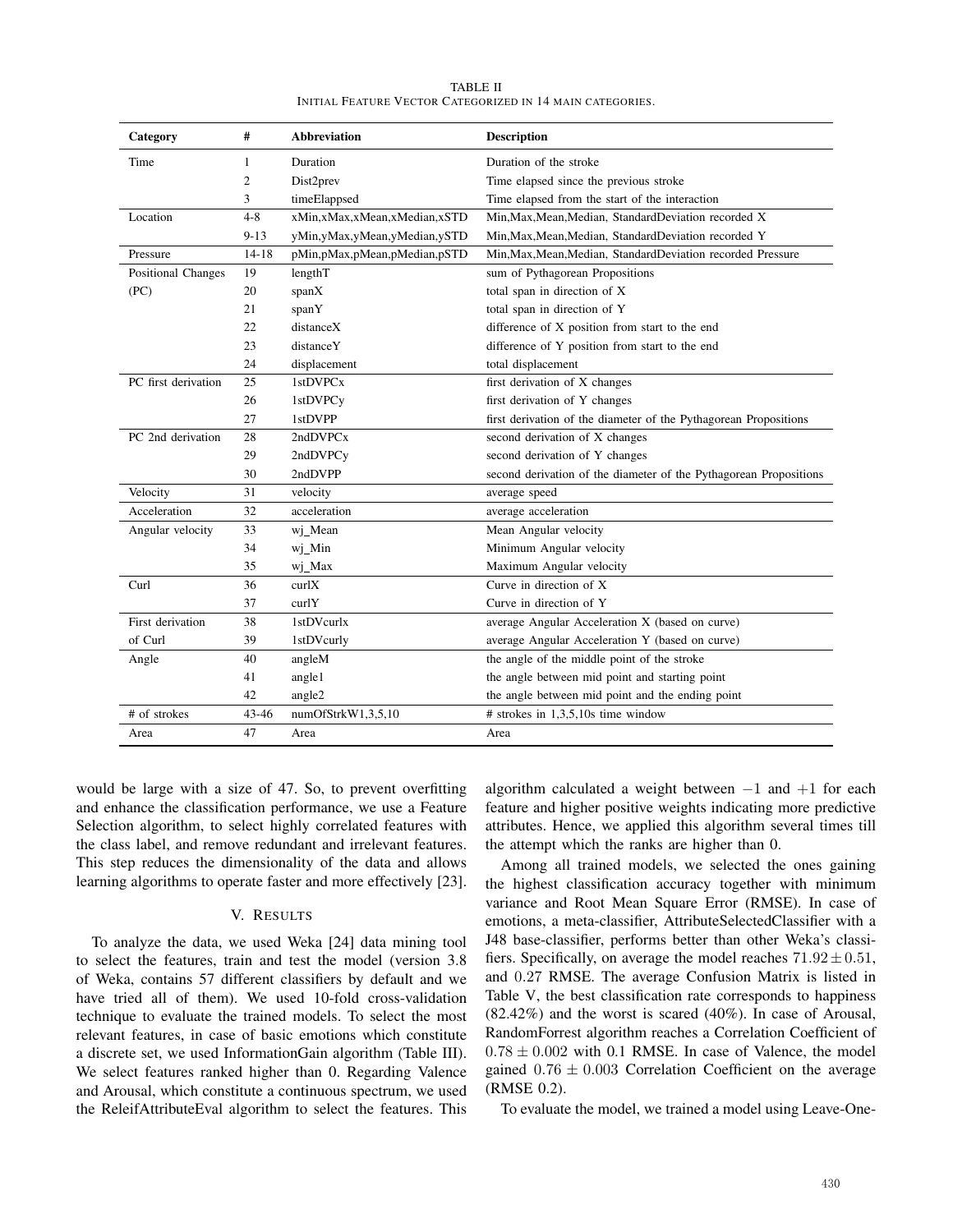

Fig. 2. (a) To measure the length of the traversed path, we calculate the sum of the Euclidean distance of each consecutive point. While 'displacement' (the dashed line) considers only the starting and ending point of each stroke. (b) To have an idea of the spanned area we considered the positional differences of x,y recorded values. (c) 3 points were selected to measure the angle between them in order to examine the level of rotation performed by the subject.

Subject-Out (LOSO) Cross-Validation and gained  $52.16\% \pm$ 12.37. Also, to evaluate the effectiveness of the novel features, we trained other models using only conventional features, i.e. {mean, min, max, median} of {number of strokes, stroke length, stroke speed, Directness Index, Pressure}. In case of emotions (Table VI), the model reaches  $46.62\% \pm 0.72$ (RMSE 0.31). Considering Arousal levels, a model trained using conventional features gained  $0.58 \pm 0.006$  (RMSE 0.1). Turning to Valence, the model reaches on the average for 10 runs, a Correlation Coefficient of  $0.48 \pm 0.007$  with 0.2 RMSE. Finally, to reduce the negative effect of imbalanced data, we trained another model ignoring the sparse classes, i.e. Surprised and Scared. This model gains  $72.77\% \pm 0.78$ (RMSE 0.33).

# VI. DISCUSSION

Our results revealed that the models perform well in general, but when viewed by class, in some classes the performance is less satisfactory than expected. One source of uncertainty, could be the imbalanced data we gathered. Although we used a meta-classifier, which is less sensitive to imbalanced data [25], however, collecting more data especially for the unseen classes enhances the performance.

TABLE III FEATURES SELECTION (INFORMATIONGAIN) OUTPUT. THE FEATURES WHICH RANKED HIGHER THAN ZERO WERE SELECTED.

| Rank   | Feature Abbreviation | Rank         | Feature Abbreviation |
|--------|----------------------|--------------|----------------------|
| 0.5196 | curly                | 0.0271       | 2ndDVPC <sub>v</sub> |
| 0.5179 | curlx                | 0.0267       | distanceY            |
| 0.2607 | numOfStrkW10         | 0.0264       | angleM               |
| 0.1731 | numOfStrkW5          | 0.0258       | spanY                |
| 0.1419 | numOfStrkW3          | 0.0249       | Duration             |
| 0.1213 | timeElappsed         | 0.0247       | ySTD                 |
| 0.1115 | pMean                | 0.0247       | mSTD                 |
| 0.1083 | pMax                 | 0.0216       | 1stDVcurly           |
| 0.0882 | numOfStrkW1          | 0.0216       | 1stDVPC <sub>v</sub> |
| 0.0746 | 1stDVPP              | 0.0204       | acceleration         |
| 0.0746 | 2ndDVPP              | 0.0178       | yMax                 |
| 0.0746 | velocity             | 0.0177       | angle1               |
| 0.0703 | distanceX            | $\Omega$     | wi Max               |
| 0.0697 | length               | $\Omega$     | wj_Min               |
| 0.0667 | 1stDVcurlx           | $\Omega$     | pMedian              |
| 0.0651 | Area                 | $\Omega$     | xMin                 |
| 0.0623 | <b>xSTD</b>          | $\mathbf{0}$ | angle2               |
| 0.0617 | spanX                | $\Omega$     | pMin                 |
| 0.0595 | 2ndDVPCx             | $\mathbf{0}$ | yMin                 |
| 0.0542 | 1stDVPCx             | $\Omega$     | yMean                |
| 0.0452 | displacement         | $\Omega$     | xMedian              |
| 0.0383 | dist2prev            | $\Omega$     | xMean                |
| 0.0383 | xMax                 | $\mathbf{0}$ | yMedian              |
| 0.0289 | wi Mean              |              |                      |

| <b>TABLE IV</b>                                           |
|-----------------------------------------------------------|
| Features Selection (ReliefAttributeEval) output. For each |
| MODEL, THE FEATURES WHICH RANKED HIGHER THAN ZERO WERE    |
| SELECTED. FEATURES RANKED LESS THAN 0.001 ARE NOT LISTED. |

|          | Arousal              | Valence |                  |  |
|----------|----------------------|---------|------------------|--|
| Rank     | Feature              | Rank    | Feature          |  |
| 0,024962 | timeElappsed         | 0,02224 | $W1$ <i>Mean</i> |  |
| 0,016085 | curlx                | 0,01715 | timeElappsed     |  |
| 0,016080 | curly                | 0,00938 | numOfStrkW10     |  |
| 0,007266 | pMean                | 0,0065  | $W _{Max}$       |  |
| 0,006762 | pMax                 | 0,00498 | acceleration     |  |
| 0,006028 | Dist2prev            | 0,00466 | numOfStrkW5      |  |
| 0,005236 | numOfStrkW10         | 0,0043  | curlx            |  |
| 0,004755 | distanceY            | 0,00429 | curly            |  |
| 0,004392 | distanceX            | 0,00401 | angle1           |  |
| 0,003909 | <b>xSTD</b>          | 0,0035  | numOfStrkW3      |  |
| 0,002673 | Duration             | 0,0024  | xMax             |  |
| 0,002620 | 2ndDVPC <sub>y</sub> | 0,0022  | pMax             |  |
| 0,002580 | yMedian              | 0,00204 | pMean            |  |
| 0,002580 | pMedian              | 0,00169 | numOfStrkW1      |  |
| 0,002384 | 2ndDVPCx             |         |                  |  |
| 0,002003 | numOfStrkW5          |         |                  |  |

Comparing previously proposed methods with this study is tricky, because not only the data used is different, but also the training techniques, experiment setups, emotional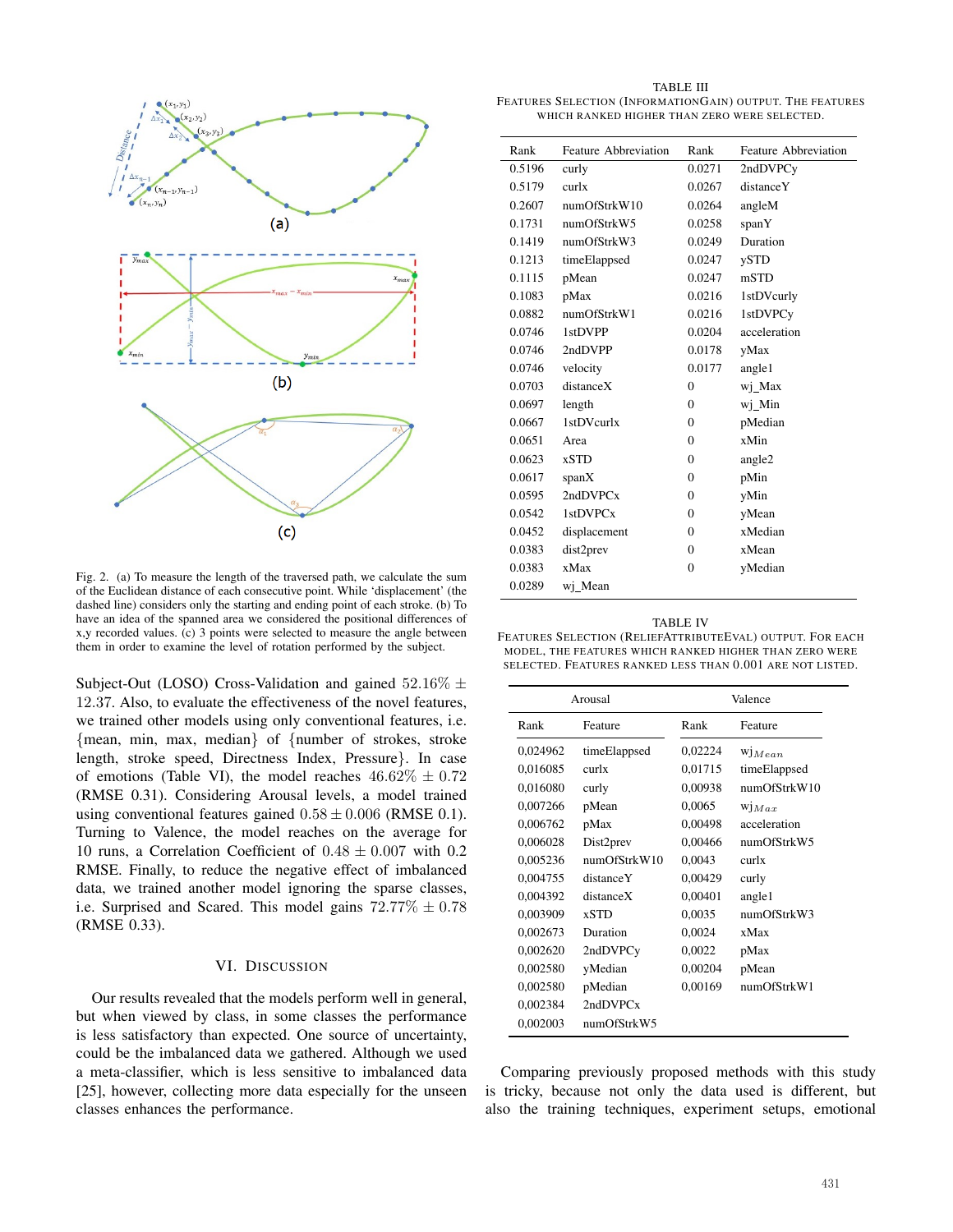TABLE V EMOTION RECOGNITION CLASSIFICATION CONFUSION MATRIX

|           | Classified as |     |       |           |          |           |
|-----------|---------------|-----|-------|-----------|----------|-----------|
|           | Happy         | Sad | Angry | Surprised | Scared   | Disgusted |
| Happy     | 539           | 78  | 14    |           | 3        | 13        |
| Sad       | 103           | 239 | 16    | $\theta$  | $\Omega$ | 11        |
| Angry     | 41            | 24  | 52    |           | 2        | 6         |
| Surprise  | 12            | 2   | 1     | 17        |          | 0         |
| Scared    | 6             |     | 5     | $\Omega$  | 8        | 0         |
| Disgusted | 20            | 10  | 5     | 0         | 0        | 120       |

TABLE VI

SEMI-BALANCED CLASSIFIER CONFUSION MATRIX. THE SPARSE CLASSES HAVE BEEN REMOVED TO REACH A MORE BALANCED DATASET.

| $Classified as \rightarrow 0.0000 0.0000 0.0000 0.0000 0.0000 0.0000 0.0000 0.0000 0.0000 0.0000 0.0000 0.0000 0.0000 0.0000 0.0000 0.0000 0.0000 0.0000 0.0000 0.0000 0.0000 0.0000 0.0000 0.0000 0.0000 0.0000 0.0000 0.0000 0.0000 0.0000$ |     |     |    | Disgusted |
|-----------------------------------------------------------------------------------------------------------------------------------------------------------------------------------------------------------------------------------------------|-----|-----|----|-----------|
|                                                                                                                                                                                                                                               | 530 | 87  | 22 | 15        |
|                                                                                                                                                                                                                                               | 79  | 261 | 15 | 14        |
|                                                                                                                                                                                                                                               | 43  | 27  | 50 | 6         |
|                                                                                                                                                                                                                                               | 23  | 11  | 3  | 118       |

labels, etc. are different. Nevertheless, as seen in the result section, the emotion recognition model trained using solely the conventional features introduced in other literature, reached an accuracy of  $46.62 \pm 0.72$  (RMSE 0.31), while using the novel features suggested here the accuracy reaches  $71.92 \pm 0.51$ (RMSE 0.27). In case of modeling Arousal, a model trained with conventional features reaches an average Correlation Coefficient of  $0.59\pm0.006$  (RMSE 0.1), while involving the novel features the Correlation coefficient is increased. Regarding valence, the model trained using conventional features reached an average Correlation Coeficient of  $0.4846 \pm 0.007$  (RMSE) 0.19), while using the novel features enhances the accuracy up to 0.7629±0.003. These numbers endorse the effectiveness of the novel features introduced, i.e. timing features, acceleration of the stroke, curl, angular velocity and acceleration, angle, area, and time window counting strokes.

To check the impact of using contextual features that grasp some aspects of concrete gameplay, we trained another model, without the contextual features (i.e. elapsed time and position in x,y). In case of Emotional labels, a model trained using context-free features reached an accuracy of  $66.23\% \pm 0.93$ (RMSE 0.27). Regarding Arousal levels, such model reaches an average Correlation Coefficient of  $0.7411 \pm 0.0039$  (RMSE 0.1) and in case of Valence, the model gained  $0.6278 \pm 0.005$ (RMSE 0.2). The accuracy is a bit lower, which supports the effectiveness of contextual features. Nevertheless, the model without those features, hence more generic, is still promising in recognition of Emotion, Arousal and Valence.

Also, the models perform better than baselines. Specifically, zeroR classifier, which simply predicts the majority without any predictability power, reaches lower rate. Considering Emotions, zeroR classifiers gains 48.19% as the baseline. Regarding Arousal levels, ZeroR classifier reaches the Correlation Coefficient of -0.0912 (RMSE 0.2). In case of Valence, ZeroR

TABLE VII EXAMINING THE EFFECTIVENESS OF THE FEATURES.

| Model           | Novel Features   | Context-Free     | Conv. Features   | ZeroR     |
|-----------------|------------------|------------------|------------------|-----------|
| <b>Emotions</b> | $71.92\% + 0.51$ | $66.23\% + 0.93$ | $46.62\% + 0.07$ | 48.19%    |
| Arousal         | $0.7796 + 0.002$ | $0.7411 + 0.004$ | $0.5894 + 0.006$ | $-0.0912$ |
| Valence         | $0.7629 + 0.002$ | $0.6278 + 0.005$ | $0.4846 + 0.006$ | $-0.0757$ |

gains -0.0757 (RMSE 0.3). These results show that the models proposed in this study, work way to far more promising than random models. Table VII summarizes these comparisons. Yet, a more precise comparison could be done by applying our model on the same datasets used in other studies.

It is important to bear in mind the possible bias of imbalanced data in the reported results. As shown in the results section, removing the sparse classes enhanced the accuracy of the model. More specifically, the model could not recognize the members of these two classes, due to fewer learned instances. On the other hand, in case of Arousal and Valence, the Correlation Coefficient decreased a little bit. These decrease in the accuracy might be due to overfitting of the models toward the more populated classes.

# VII. CONCLUSION AND FUTURE DIRECTIONS

In this paper, we proposed a model to recognize users' emotional state while playing a game on a typical tablet. In final words, we conclude that using a cheap sensor available in all tablets with low level of computation cost, the proposed model provides the opportunity to detect emotions, arousal and valence. This approach has the capability of being implemented in real-time (context-free apps) and semi-realtime (context-sensitive) applications. While our findings offer many interesting insights into emotion recognition using tactile features, our study has limitation that points to follow up studies. The first and foremost step could be increasing the game contextual features, using video-taped events happened during gameplay, as a source of triggering emotions. Further, applying other methods of feature selection/reduction, such as the Principal Component Analysis or Correlation Based techniques, may improve the performance. Also, we plan to add more novel features, such as, kinetic energy of strokes, angular kinetic energy, and the level of expertise that might be another interesting features to consider. Another step worth to follow is expanding the model to detect and analyze strokes received from different fingers on a multitouch screen. Also using devices having inbuilt sensors capable of measuring real pressure (the one used in [21]) would provide more information about strokes. The study could be repeated using other implicit measurements of emotions (ex. Self Assessment Manikin) that allow for linguistic and cultural issues or biases related to the introspective verbalisation. Also, combing different methodologies (e.g., physiological indices, self-report, implicit measures, facial expressions) may increase the reliability of emotions measure. Note that the approach might not be applicable which works merely with other sensors such as gyroscope.